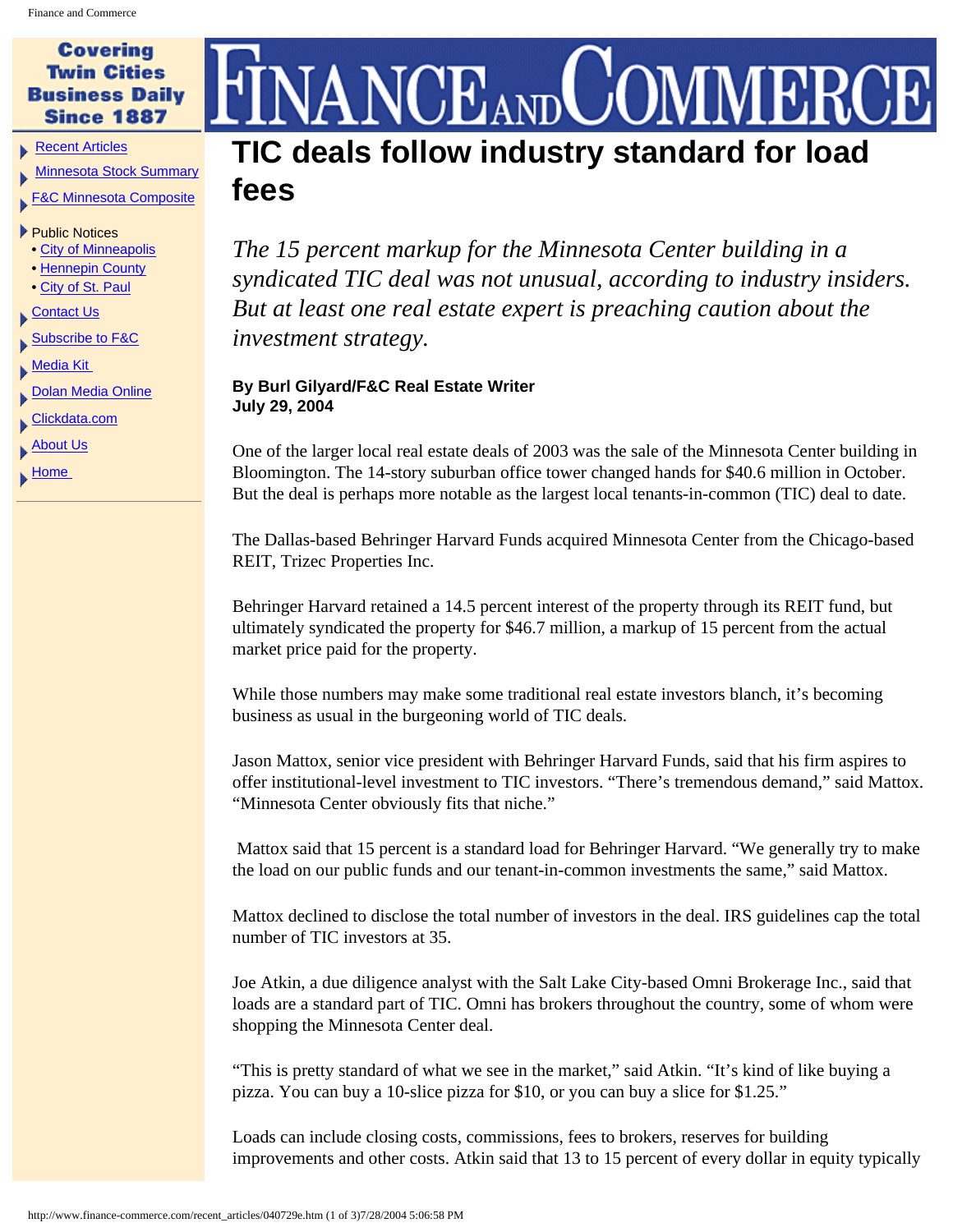goes to pay load fees.

Atkin said that the demand for good properties is robust. "In our market, the problem is the supply is not meeting the demand. It's tough to find the properties that cash flow like investors want," said Atkin. "We see \$10 million to \$15 million raises selling out in a day or two."

The appetite for property is also driven by IRS guidelines, which state that investors who have sold a real estate property have 45 days to identify a replacement property and 180 days to close the deal. That means that the clock is always ticking for TIC investors. Failing to close within that window is a real risk for potential TIC players.

Tax-free exchanges, governed by section 1031 of the Internal Revenue Code, are old hat. But guidelines issued by the IRS in 2002 governing tenants-in-common exchanges for real estate have prompted something of an explosion in the TIC market.

TIC advocates argue that these investments offer numerous benefits. A TIC investment generally offers passive ownership, free from the traditional "tenants, trash, and toilets" concerns of landlords. TIC investors get regular cash flow from their pro rata share of the property's rent. TIC investments are also touted as a way for smaller investors to get in large deals that they would otherwise never be able to access. Provided that the deal passes the smell test with the IRS, investors who are rolling over proceeds from another real estate sale are able to defer capital gains taxes.

Companies like Omni Brokerage serve as the middleman between TIC sponsors and investors. Greg Paul, president of Omni, said that graying boomers have driven much of the demand.

"Our market at this point is largely composed of aging baby boomers who've done the real estate thing for the last 10 to 20 years. They want to cash in their chips, but they don't want to pay the taxes. They're our primary market," said Paul.

"The investors in this primarily look at the cash on cash return of a deal," said Paul. He added that returns average 6 to 8 percent.

1031 and TIC Investments LLC, a branch office of Omni Brokerage, now has an office in Minneapolis headed by managing director Dan Werry.

TIC investments are often packaged as securities. A sponsor or promoter finds properties and packages or syndicates the deal for investors. The sponsor will typically retain a stake in the property and may also serve as the property manager. A network of broker-dealers finds investors for the deal. Deals are packaged with lengthy private placement memorandums, which offer detailed financials and a host of potential risks outlined for investors. The offerings also outline how long the sponsor envisions holding the property.

Gerry Reihsen, executive vice president of Behringer Harvard, was in town last week and spoke at a NAIOP (National Association of Industrial and Office Properties) forum on TIC investments.

At the forum, Reihsen spoke to the growth in the TIC market. He said that in 2001, nine sponsors syndicated \$167 million in equity for TIC deals. By 2003, that had grown to 20 sponsors who raised \$1 billion in equity.

"The projection is that by the end of the year, there will be about \$2 billion in equity that has been raised," said Reihsen. (Reihsen's statistics only counted securitized TIC deals.)